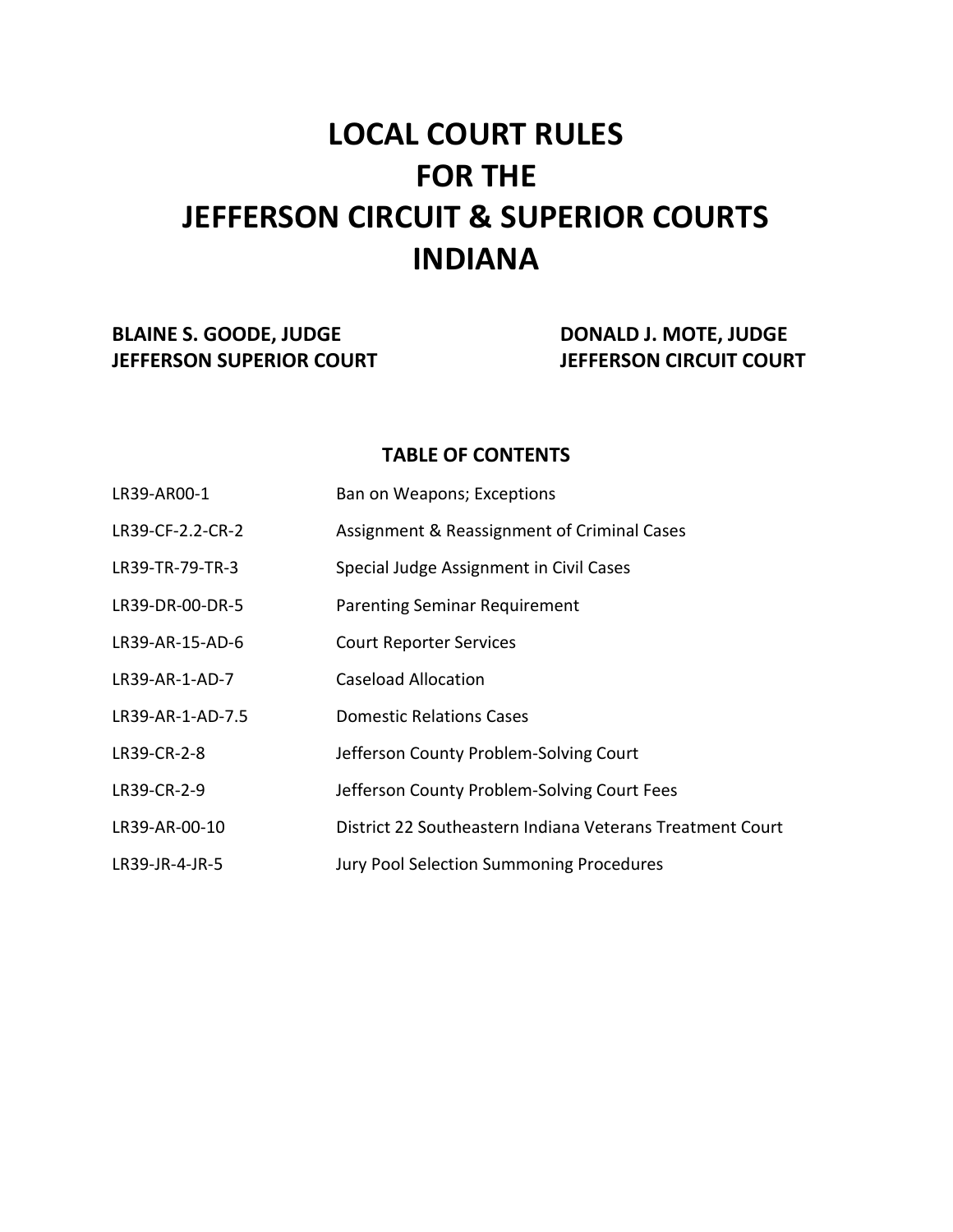## **LR39-AR00-1 Ban on Weapons and Exceptions**

- A. No person shall enter the Jefferson County Courthouse carrying a concealed weapon of any kind or type, whether carried openly or concealed.
- B. This rule does not apply to individuals who qualify under Indiana Code as Law Enforcement Officers.

## **LR39-CF-2.2-CR-2 Assignment & Reassignment of Criminal Cases**

- A. Except as herein set forth, all misdemeanor cases shall be filed in the Jefferson Superior Court.
- B. Any Title 35 offenses where the defendant is under the age of eighteen shall be filed in the Jefferson Circuit Court. All Level 5 and Level 6 felony non-support cases shall be filed in the Jefferson Circuit Court.
- C. All other Level 6 and Level 5 felonies shall be filed in the Jefferson Superior Court.
- D. All murder and Level 1, Level 2, Level 3 and Level 4 felony cases shall be filed in the Jefferson Circuit Court.
- E. Any criminal charge based upon the issuance of a protective order issued by either Court shall be filed in the Court that issued the protective order. Any criminal case against a person who has a pending petition to revoke probation case in either Court shall be filed in the Court where the probation revocation is pending, except murder and Level 1 felony charges which shall be filed in the Jefferson Circuit Court.
- F. Any cases which may be joined by statutes shall be treated as one case for purposes of determining which Court shall be selected. The highest charge filed shall determine selection.
- G. The judges of the two courts shall retain authority to reassign cases between the courts whenever the work load of each Court, or convenience in handling the case, makes such a reassignment judicially desirable.

When a motion for a change of Judge has been granted pursuant to Criminal Rule 12(B), or an order of disqualification or recusal has been entered, the Clerk shall assign a judge randomly from the following list:

- 1. Judge of the Scott Circuit Court
- 2. Judge of the Scott Superior Court
- 3. Judge of the Switzerland Circuit Court
- 4. Judge of the Jennings Circuit Court
- 5. Judge of the Jennings Superior Court
- 6. Judge of the Ripley Circuit Court
- 7. Judge of the Ripley Superior Court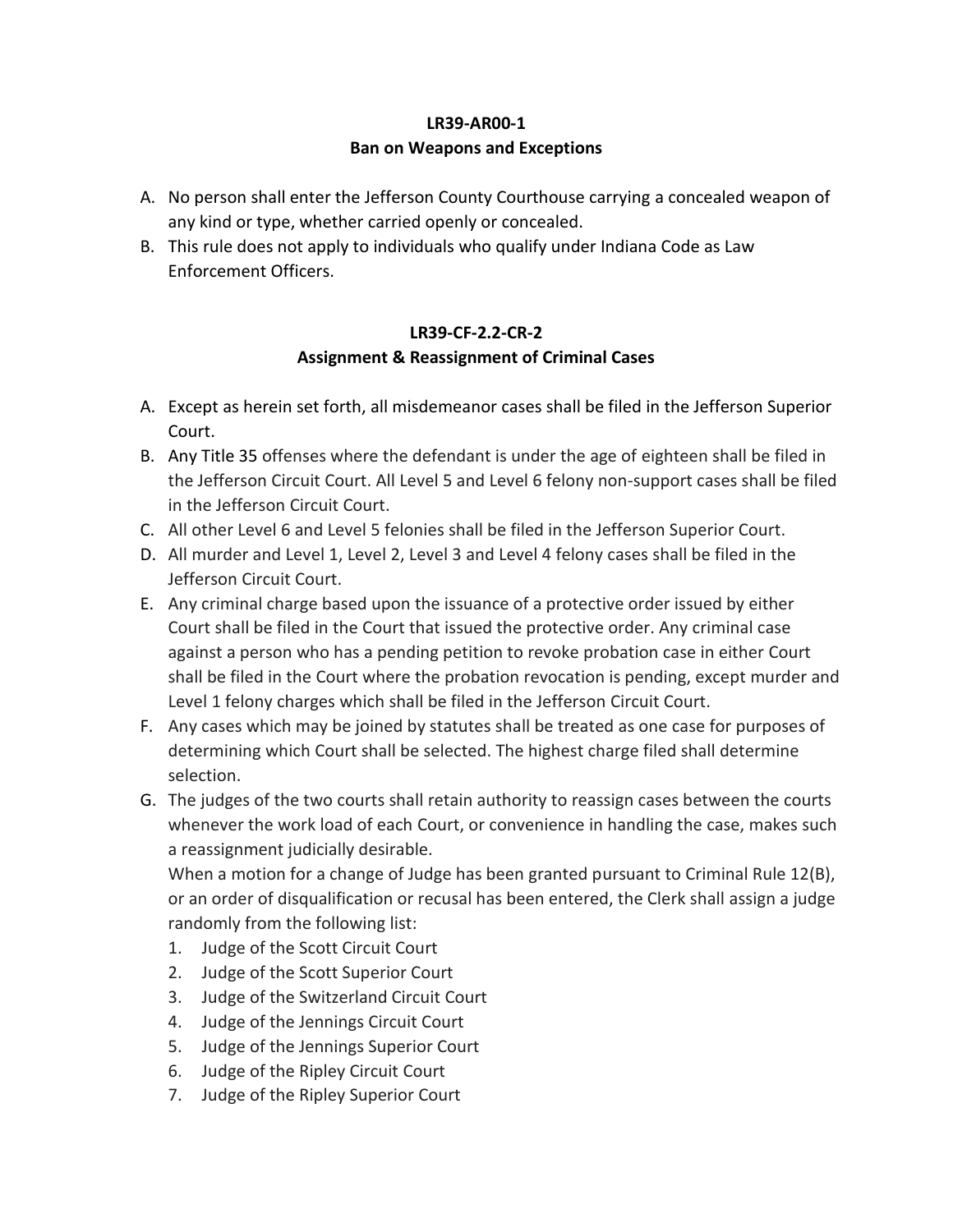- 8. Judge of the Clark Circuit Court 1
- 9. Judge of the Clark Circuit Court 2
- 10. Judge of the Clark Circuit Court 3
- 11. Judge of the Clark Circuit Court 4
- H. In the event a case is dismissed and re-filed, the judge last having jurisdiction in the dismissed case shall be the judge in the new case.

#### **LR39-TR-79-TR-3 Special Judge Assignment in Civil Cases**

Whenever a special judge is to be selected pursuant to Trial Rule 79(H), the following method shall be used:

- A. The Jefferson County Clerk shall select a Special Judge by making a random selection from the following list, excluding the then presiding judge of the Court and the judge before whom the cases then pending:
	- 1. Judge of the Jefferson Circuit Court;
	- 2. Judge of the Jefferson Superior Court;
	- 3. Judge of the Dearborn and Ohio Circuit Courts;
	- 4. Judge of the Dearborn Superior Court No. 1;
	- 5. Judge of the Dearborn Superior Court No. 2;
	- 6. Judge of the Switzerland Circuit Court
	- 7. Judge of the Ripley Circuit Court
	- 8. Judge of the Ripley Superior Court
- B. In the event no judge listed above is eligible to serve as a special judge or the particular circumstances of a case warrant selection of a special judge by the Indiana Supreme Court, that situation shall be certified to the Indiana Supreme Court for selection of a special judge.

#### **LR39-DR-00-DR-5 Parenting Seminar Requirement**

In any dissolution, paternity, or separation proceeding involving children under the age of eighteen, where custody or visitation is at issue, both parties shall attend and complete the *Transparenting* seminar. In any post-dissolution proceeding where custody is an issue, both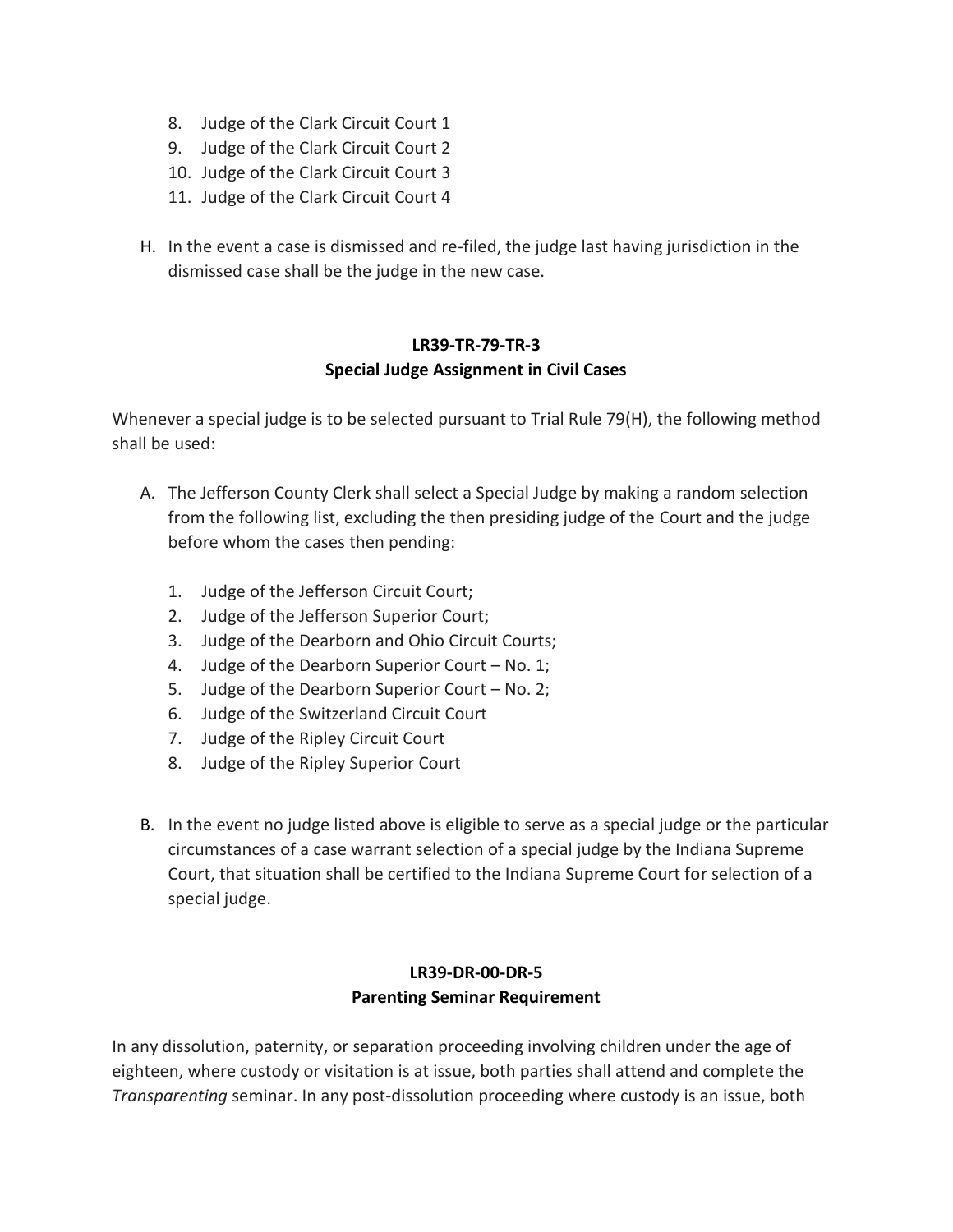parents shall attend and complete the seminar unless a parent has attended the seminar within the past two years. The parties are responsible for the payment of all fees required for attendance.

Failure to attend and complete the seminar may constitute cause for the denial of the granting of the dissolution or the custodial or visitation relief requested. Action may also be continued until attendance is accomplished. A party, with leave of Court, may attend a similar seminar or program. A party, with leave of Court, upon motion and for cause shown, may be excused from attending such seminar.

At the time of the filing of the dissolution, paternity, or separation proceeding or a postdissolution proceeding where custody is an issue, the moving party shall serve a notice upon the opposing party of this requirement.

#### **LR39-AR-15-AD-6 Court Reporter Services**

- 1. Court Reporters shall be paid an annual salary.
- 2. Court Reporters shall do all transcripts on their own time using their own equipment.
- 3. Court Reporters may charge \$5.00 per page for appellate transcripts including table of contents pages and the volume cover pages. Court Reporters may charge \$5.00 per page for other transcripts and \$2.50 per page for copies of transcripts. If the Court Reporter is requested to prepare an expedited transcript, the maximum per page fee shall be \$8.00 per page where the transcript must be prepared within 24 hours or less and \$6.50 Per page where the transcript us be prepared within 3 working days. A minimum fee of \$50.00 may be charged for transcripts of ten pages or less. An hourly rate of \$22.00 per hour may be charged for time spent binding the transcript and exhibit volumes.
- 4. Court Reporters shall submit directly to the county claims for indigent transcripts.
- 5. Court Reporters on a form prescribed by the state, shall on an annual basis report income for transcripts to the Indiana Supreme Court Division of State Court Administration.
- 6. Court Reporters shall not engage in the private practice of recording depositions or of typing deposition transcripts.
- 7. The Court can also contract transcript preparation to non-employees at the prices heretofore stated.
- 8. The Court and the Court Reporter shall enter into a separate written agreement that will regulate the terms and conditions by which gap and overtime hours are governed.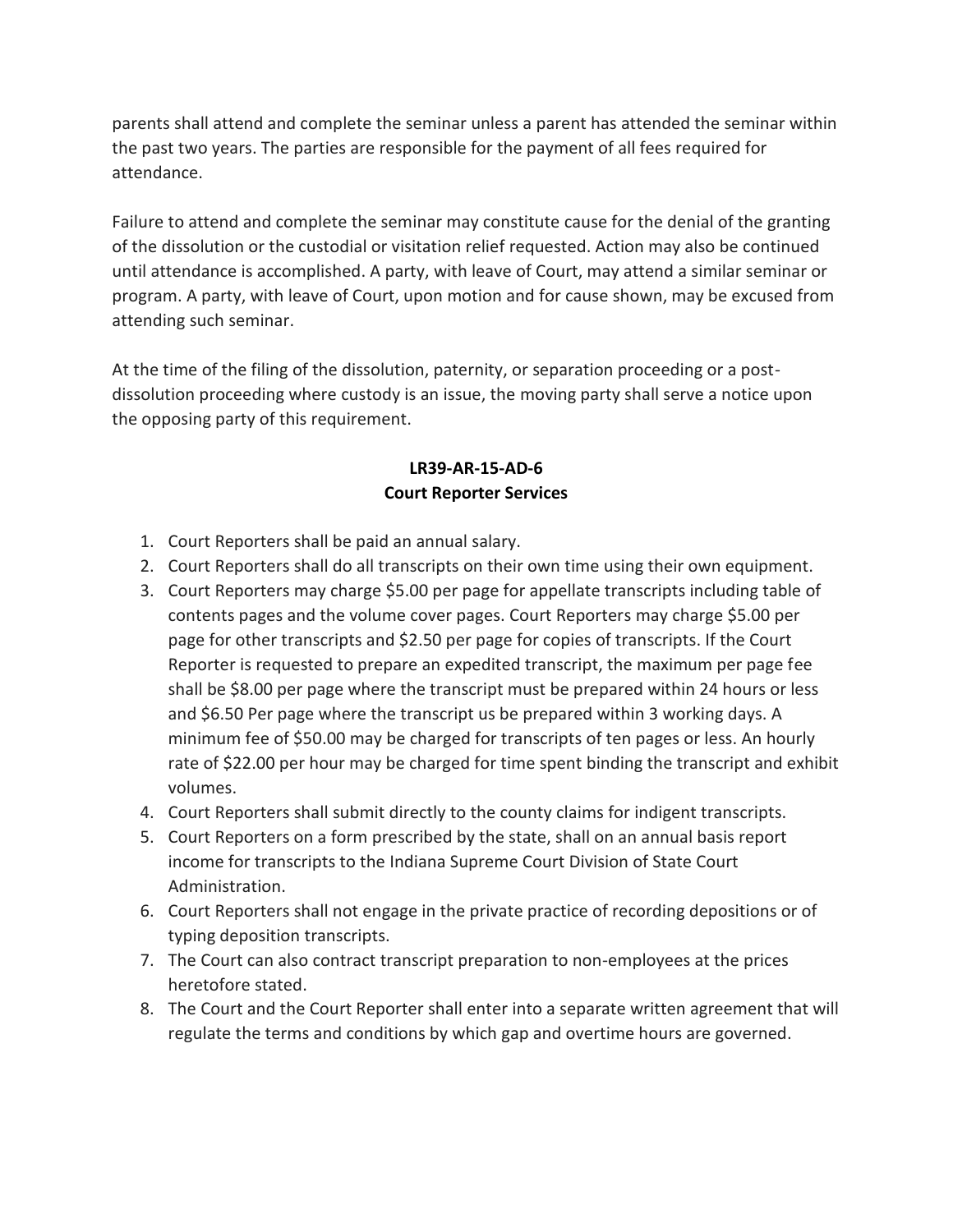## **LR39-AR-1-AD-7 Caseload Allocation**

Pursuant to AR1, the Courts of Jefferson County, Indiana adopt the following local rules as to caseload allocation:

- 1. All Child in Need of Services (CHINS), juvenile, mental health, probate, paternity and cases for which the Prosecuting Attorney's IV-D office has entered an appearance shall be filed in Circuit Court.
- 2. Any DR, DC, or RS case, in which the Prosecuting Attorney's IV-D office enters an appearance subsequent to the initial filing, shall be transferred to the Jefferson Circuit Court upon the entry of appearance by the Prosecuting Attorney's IV-D office.
- 3. All small claims cases and evictions where the damages alleged are less than ten thousand dollars (\$10,000.00) shall be filed in the Jefferson Superior Court.
- 4. All criminal cases shall be filed pursuant to LR 39-CF-2.2-CR-2.
- 5. All other cases may be filed in either Court.
- 6. The Judges of the Circuit and Superior Courts retain authority to reassign all types of cases between the courts whenever the workload of each court or convenience in the handling the case makes such a reassignment judicially desirable.

## **LR39-AR-1-AD-7.5 Domestic Relations Cases**

- A. All Domestic Relations With Children cases (DC) shall alternate between Circuit and Superior Court.
- B. All Domestic Relations No Children (DN) shall alternate between Circuit and Superior Court.
- C. The method of assigning alternating domestic relations actions shall be by blind random draw done by the Clerk or one of the Clerk's deputies.

# **LR39-CR-2-8 Jefferson County Problem-Solving Court**

- 1. A "Problem-Solving Court" is established to provide specialized services, including: clinical assessment, education, referral for treatment, and service coordination in case management for eligible defendants as determined by its written policy and procedures.
- 2. The day-to-day operation and management of the Problem-Solving Court shall be assigned to the Jefferson Superior Court.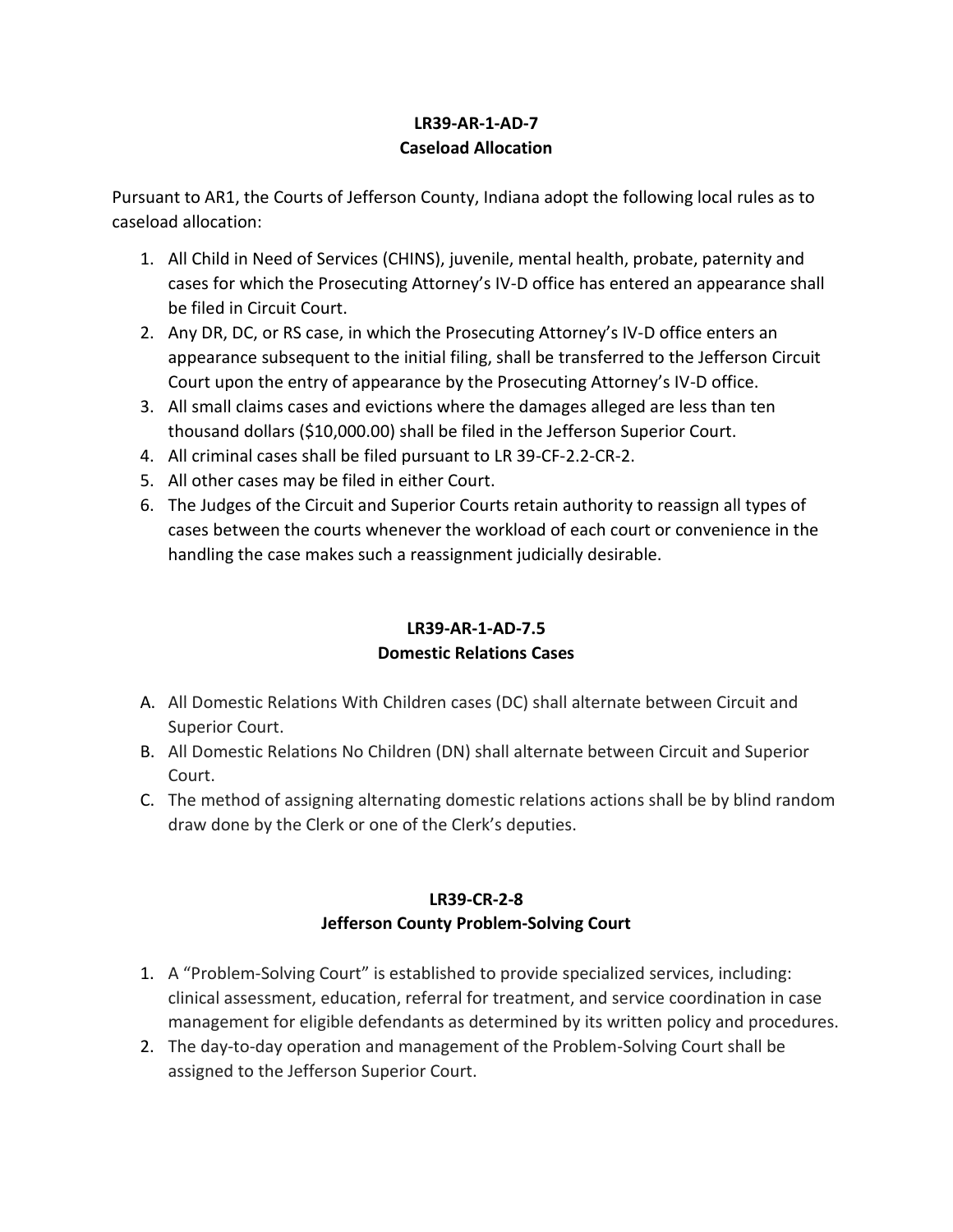3. All criminal charges shall be filed as otherwise provided in this rule. However, after a charge has been filed, a judge may refer the defendant to Problem-Solving Court, and if accepted by the Problem-Solving Court Team, transfer the defendant's case to the Problem-Solving Court for services in accordance with the Problem-Solving Court Policy and Procedures Manual.

## **LR39-CR-2-9 Jefferson County Problem-Solving Court Fees**

Pursuant to Ind. Code §33-23-16-23, participants in the Jefferson County Problem-Solving Court Program shall pay program fee of \$50 per month, as well as any additional costs associated with the recommended treatment. The clerk of the court shall collect and transmit the program fee within thirty (30) days after the fees are collected, for deposit by the auditor or fiscal officer in the appropriate user fee fund established for that purpose.

## **LR39-AR-00-10 District 22 Southeastern Indiana Veterans Treatment Court**

The Dearborn Superior Court No. 1 Veterans Treatment Court, hereinafter named the Southeastern Indiana Veterans Treatment Court, shall be available for all other courts in District 22 to refer cases to. If any referring district court identifies a potential United States Veteran with a pending felony or misdemeanor criminal charge, and the referring judge, prosecuting attorney, and defense attorney agree to the referral for potential placement in Veterans Court, then the referring judge, prosecuting attorney, or defense attorney shall contact the Veterans Court Coordinator to arrange assessments to determine eligibility and appropriateness.

If a participant is accepted into the Veterans Treatment Court, the referring court shall maintain jurisdiction of the case, and hold a guilty plea and potential sentencing hearing. All court costs, fines, restitution, and probation fees shall be collected and received by the referring court. If a participant is accepted into the Southeastern Indiana Veterans Treatment Court, the Judge of the Dearborn Superior Court No. 1 shall oversee all the participant's Veterans Treatment Court proceedings, hearings, incentives, sanctions, potential termination hearing and potential graduation hearing.

The Judge of the Dearborn Superior Court No. 1 shall have authority to issue arrest warrants when necessary for a sanction or termination. Sanctions involving incarceration shall be served inside the Dearborn County Law Enforcement Center. The schedule of fees set forth under Indiana Code 33-23-16-23 shall be applicable in the Southeastern Indiana Veterans Treatment Court and procedures of assessment and collection of fees pursuant to Problem Solving Court Rules Section 16 shall be followed and received by the Southeastern Indiana Veterans Treatment Court.